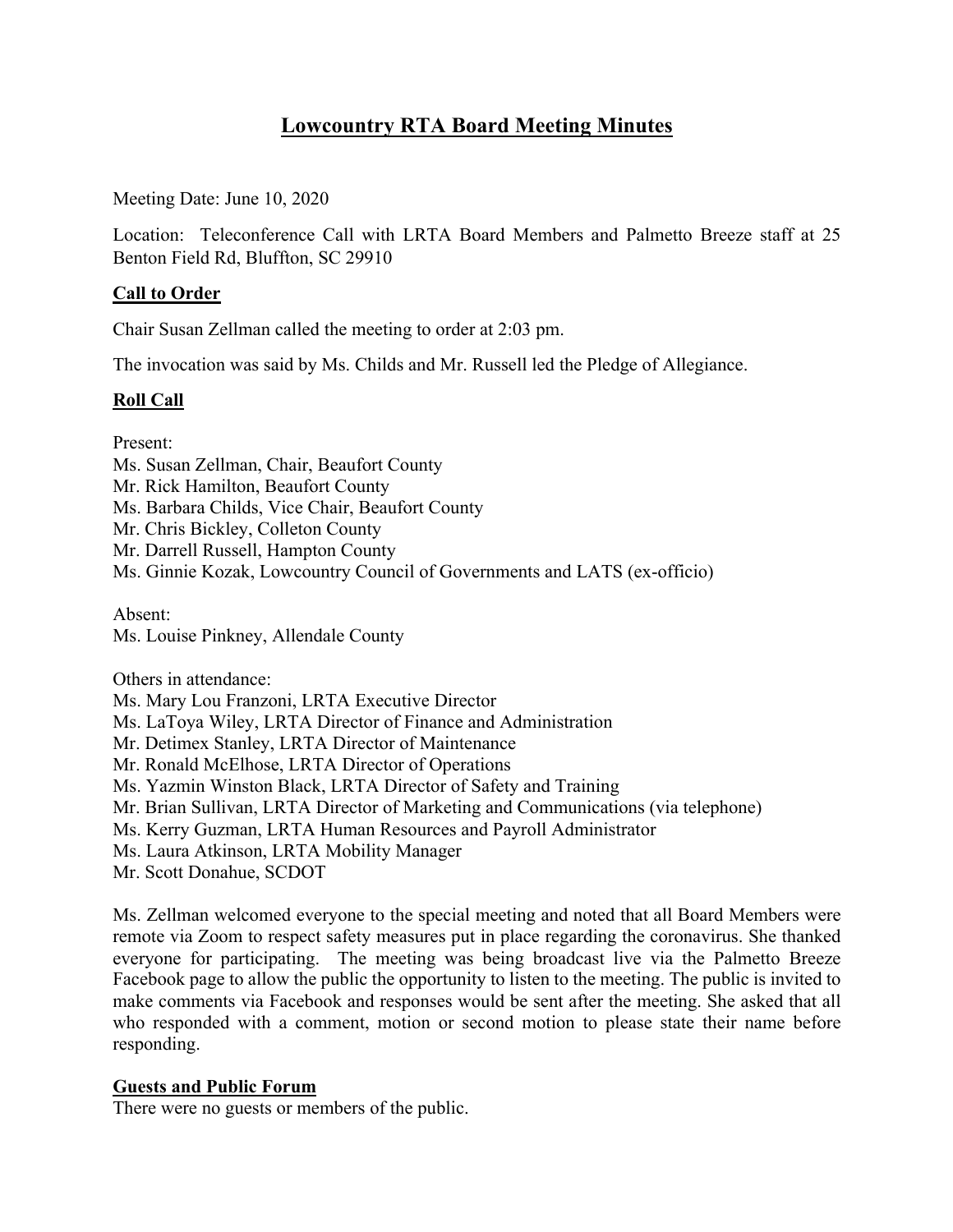#### **Approval of Minutes**

## **A motion to approve the minutes from April 15, 2020 was made by Mr. Hamilton and seconded by Mr. Bickley**. **The motion carried.**

### **Action Items**

#### **Finance Committee Report re: Budget and Discussion and Approval of 2020 Budget:**

Mr. Hamilton expressed his appreciation to the staff for working with him and Ms. Childs in looking at the financials. Mr. Hamilton stated to the board members that it has been an interesting time that we have seen a lot of evolution in the last four years at LRTA. Employee driven management has replaced contract management and we have new and rebuilt equipment and facilities acquired through available grant opportunities. There has been reorganization and refocus of administration, expansion of operations and maintenance teams to improve their work flow and processes. There have been upgrades of automated systems including accounting and finance. And unfortunately, windstorms, pandemic and turnover. The budgeting process has evolved as well. In operations, this excludes capital expense, the 2019-2020 budget was \$3.7 million with a seven-page presentation and focused on grant allocations. The financial results which are based on May 31, 2019-2020 results show us to be for the same figure, \$3.6 million expected actual. The presentation was compressed to about one to two pages of very significant information. There was accompanying information that includes additional expense categories and information about grant allocation review. The 2020-2021 fiscal period budget is for the same operations expense, \$3.8 million, with a process underway to revise allocation formulas. To go from a \$3.7 million budget, \$3.6 million actual to \$3.8 million budget shows how well LRTA is and has weathered the past years. Managements budget request is complete and the result appears in line with prior budget and the projected result for the current fiscal year. One another remark is on capital expenditures, currently the last number Mr. Hamilton saw which is driven by current need and grant availability, was \$149,000. The committee has left to say nothing more than the recommendation is for approval.

Ms. Childs stated that she was having technical difficulties accessing her information. She stated that Mr. Hamilton had to do the major work. She thanked him for doing that.

Ms. Franzoni stated that this year's budget was a challenge as we had turnover in the department with both the Director and the Grants & Compliance Administrator leaving in December. The previous Finance Director did not leave a file with the breakdown into the line items that are in this year's budget or even in last year's budget. He never input that into the financials with the detail into the computer system. When we tried to look at last years and compare line by line, the detail amounts, we didn't have that breakdown. This made year to year comparison very challenging. The format is a different format and one LRTA modeled after Coast RTA. They have been a huge help with all our plans. Brian Piascik has been very helpful and patient and has really helped us understand these concepts and to get them into our processes. Ms. Wiley was supposed to go to Coast in March to learn from them, however Covid came and that training did not happen. SCDOT was also planning on having Ms. Wiley come and understand SCDOT processes but again due to COVID, Ms. Wiley was not able to attend. Ms. Franzoni stated that we are very happy to be using this new format. What is different about this format is that this is now one budget. The budget is allocated between rural and urban and based on revenue miles. Ms. Atkinson using Syncromatics software is able to breakdown all the miles in just a few hours. We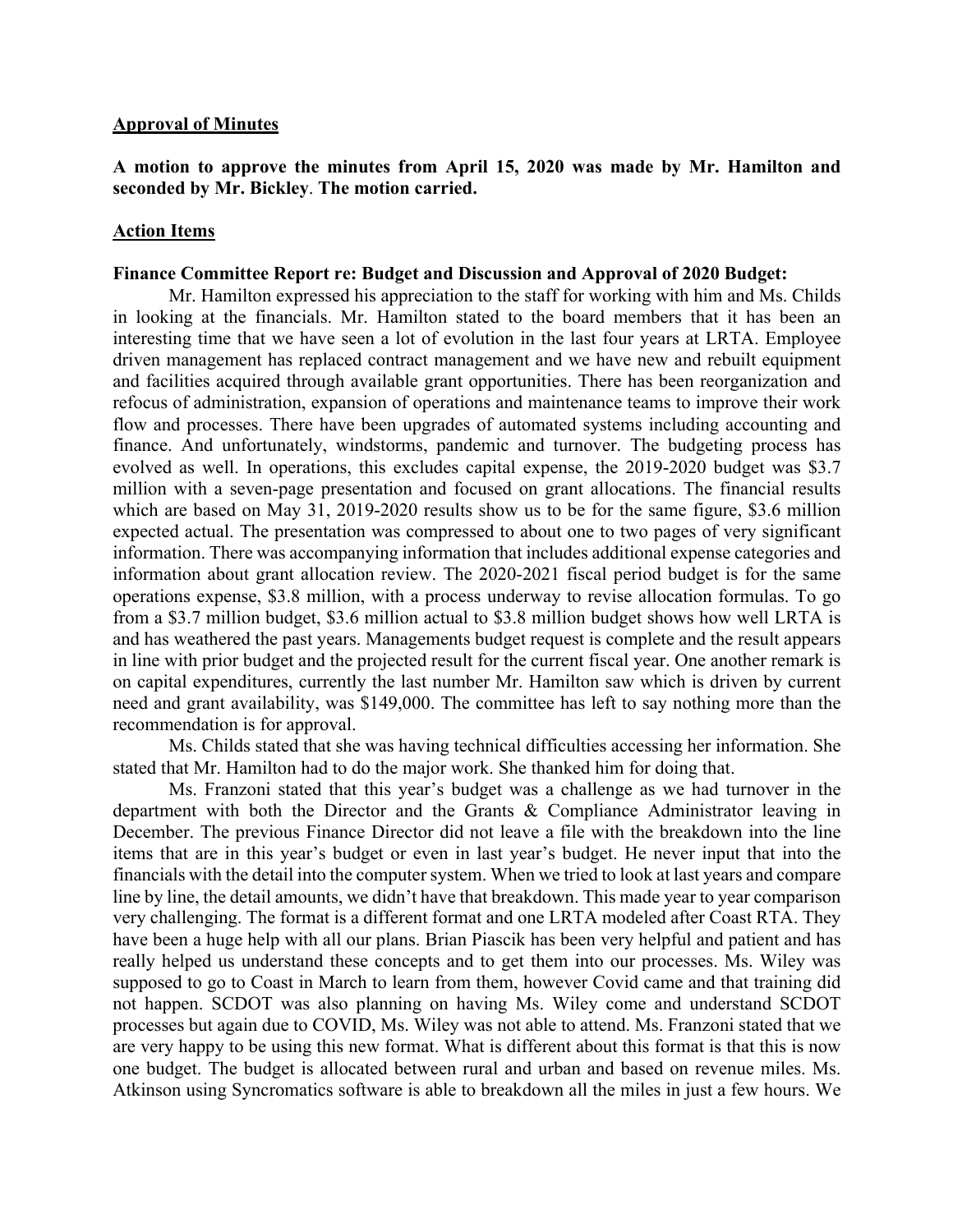applied the indirect cost rate. Those are the things that are different this year. It wasn't changed just for the sake of changing but it was needed for us to continue on our evolution to an urban/rural system. Ms. Franzoni asked if there were any questions or comments. There were none so the conversation was turned over to Ms. Wiley.

Ms. Childs then asked about the line item called Other – Goodwill for \$4,000. She asked for an example. Ms. Franzoni stated that it is used for things that are non-reimbursable. The company luncheon for the staff in December is one of those items.

Ms. Zellman asked if there were any comments about the process. Ms. Zellman stated that Ms. Franzoni and Ms. Wiley had done a wonderful job. Ms. Zellman asked how they felt moving forward. Ms. Wiley stated that moving forward it will be a better process, much easier. The new budget is almost like a road map and it will help us answer questions throughout the year. Ms. Zellman made a general comment about how it was nice to have a budget and allocated the way it was done.

Ms. Zellman thanked the Finance Committee, Mr. Hamilton and Ms. Childs. She also thanked Ms. Franzoni and Ms. Wiley. Ms. Zellman asked if there was a motion to approve the budget.

## **Mr. Russell made a motion to approve the budget. Mr. Bickley seconded the motion. Ms. Zellman asked for any further discussion and there was none. A roll call was done for approval and it was unanimously approved.**

Ms. Kozak stated that in her memory that this is the first time the budget was done correctly and easy to understand and one that can be reviewed as we go.

Mr. Bickley stated that the challenge now is the execution and consistency both in operational and reporting. He commended everyone on getting the job and that he is thankful. He looks forward to having the same Finance Director at LRTA this time next year.

#### **By-laws:**

Ms. Zellman asked Ms. Childs to give a summary of the items that have been updated. Ms. Childs stated that she removed the Citizens Advisory Committee section and reduced the entire document wording to single spaced. The numbering of the articles was updated and adjusted the Table of Contents accordingly. Ms. Zellman asked if Ms. Childs updated the ad hoc committee section and Ms. Childs said she added the "as needed" sentence to the section. Ms. Zellman asked if there were any questions or comments. Ms. Zellman asked if we were ready to move forward with the by-laws. Mr. Hamilton said he was ready. Mr. Bickley stated he did not feel ready but did not want to stand in the way of the rest of the group if they did feel ready. Ms. Zellman asked why he didn't feel ready. Mr. Bickley said because Ms. Zellman and Ms. Childs have spent more time on it than he had. He stated that was his fault and he would like to read through them again. He did not want to be the hold up on it. Mr. Hamilton said this would move us forward. Mr. Bickley agreed with Mr. Hamilton. Mr. Russell asked if we were reserving the Citizens Advisory Committee for a future use under ad hoc. Ms. Zellman stated that we are not including it in the bylaws. Ms. Zellman stated that they double checked the code for notifications for emergency meetings. Mr. Russell does not see a problem with passing these by-laws and appreciates all the work that has been put into it. Ms. Zellman asked for a motion to approve the 2020 by-laws. Mr. Hamilton made a motion to approve. Mr. Russell seconded the motion. Ms. Zellman asked for any further discussion and there was none. A roll call was done for approval and it was unanimously approved. Ms. Zellman stated that the signature page will need to get around. Ms. Childs asked if